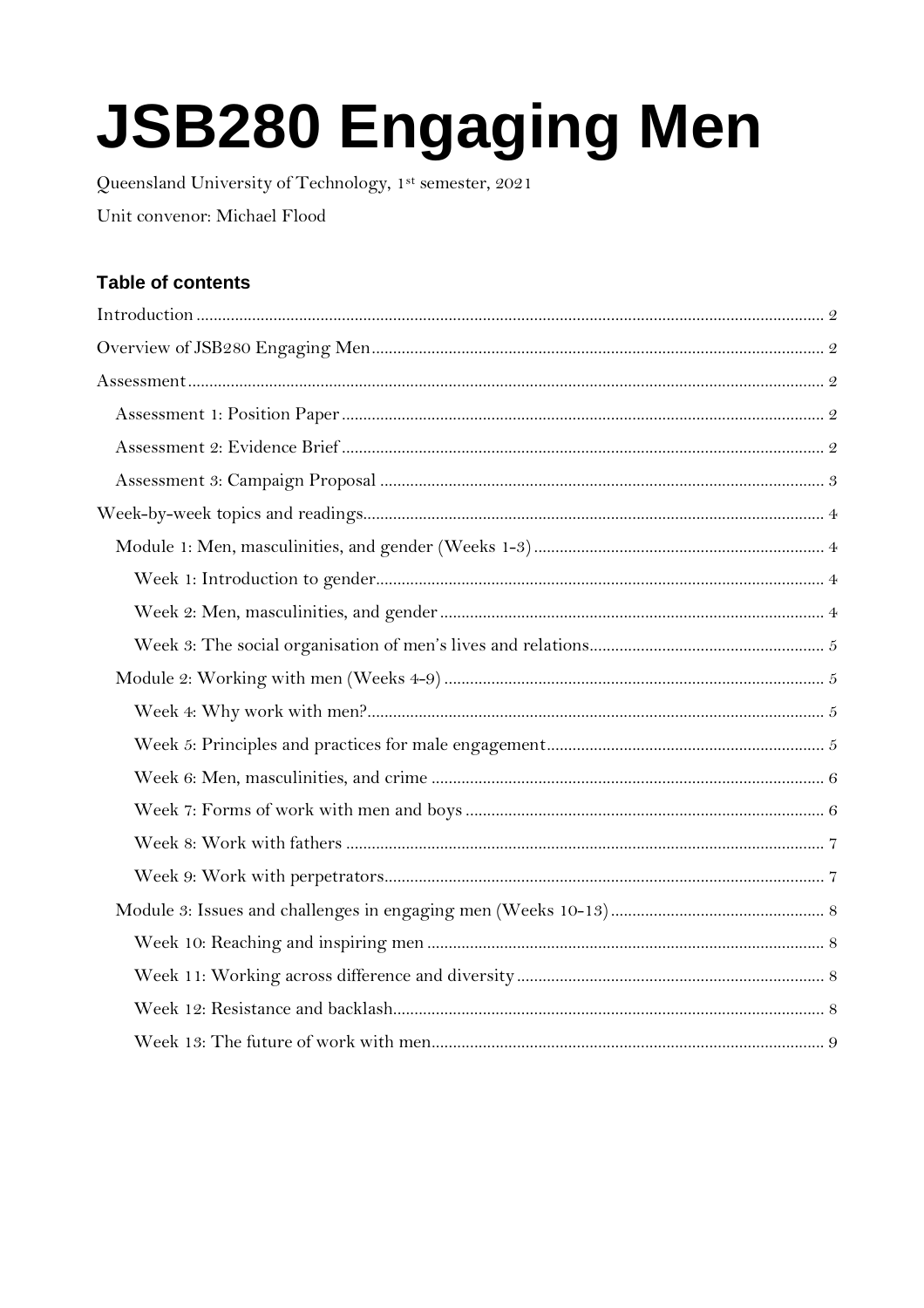# <span id="page-1-0"></span>**Introduction**

This document provides an overview of the unit "Engaging Men", written and taught by Dr Michael Flood at the Queensland University of Technology (first semester 2021). The document notes the unit content, week-by-week topics and readings, and assessment, but omits the lesson plans, discussion questions, and guidance on each assessment item also prepared for the unit.

# <span id="page-1-1"></span>**Overview of JSB280 Engaging Men**

This unit explores the field of efforts to work with men, across such areas as domestic violence and crime, parenting and care work, and sexual and reproductive health. In Australia and internationally, there has been rapid growth in programming and policy focused on men and boys and aimed at building gender equality, fostering health, and ending violence. This unit will equip students with a comprehensive understanding of the 'engaging men' field, the elements of effective practice, and key challenges and directions in this work. The unit is relevant for careers in health, welfare, and social services, crime and justice, education, social work, public health, and other areas of policy, programming, and advocacy.

## **Search engine description**

There are growing efforts to involve men in ending domestic violence, sharing parenting, and promoting health and wellbeing, and this unit explores the 'why, what, and how' of this work.

## **Search terms**

Gender, Masculinity, Violence, Health, Social justice

# <span id="page-1-2"></span>**Assessment**

Assessment for this unit is both formative and summative.

## <span id="page-1-3"></span>**Assessment 1: Position Paper**

Position Paper: Make the case for the need to engage men and boys. You will assume the role of a researcher commissioned by a community organisation, agency, or government to identify why it should engage men or boys in the work it does on sexual and reproductive health, parenting, domestic work, domestic violence, sexual violence, or health. You will communicate your account in the form of a short Position Paper.

Due: March 26 (Week 4) 800 words Weight: 20% Type: Literature Review

## <span id="page-1-4"></span>**Assessment 2: Evidence Brief**

Evidence Brief: Working as a researcher for the same organisation as before, now write an Evidence Brief on how to address a particular issue or challenge in engaging men, from a set list. This may include: Engaging men from diverse cultural backgrounds; Working across diverse sexualities and genders; Working in partnership with women; Minimising resistance and backlash. Make recommendations for effective ways to address this issue or challenge, drawing on evidence, and submitting this as an Evidence Brief.

Due: April 23 (Week 7) 1,200 words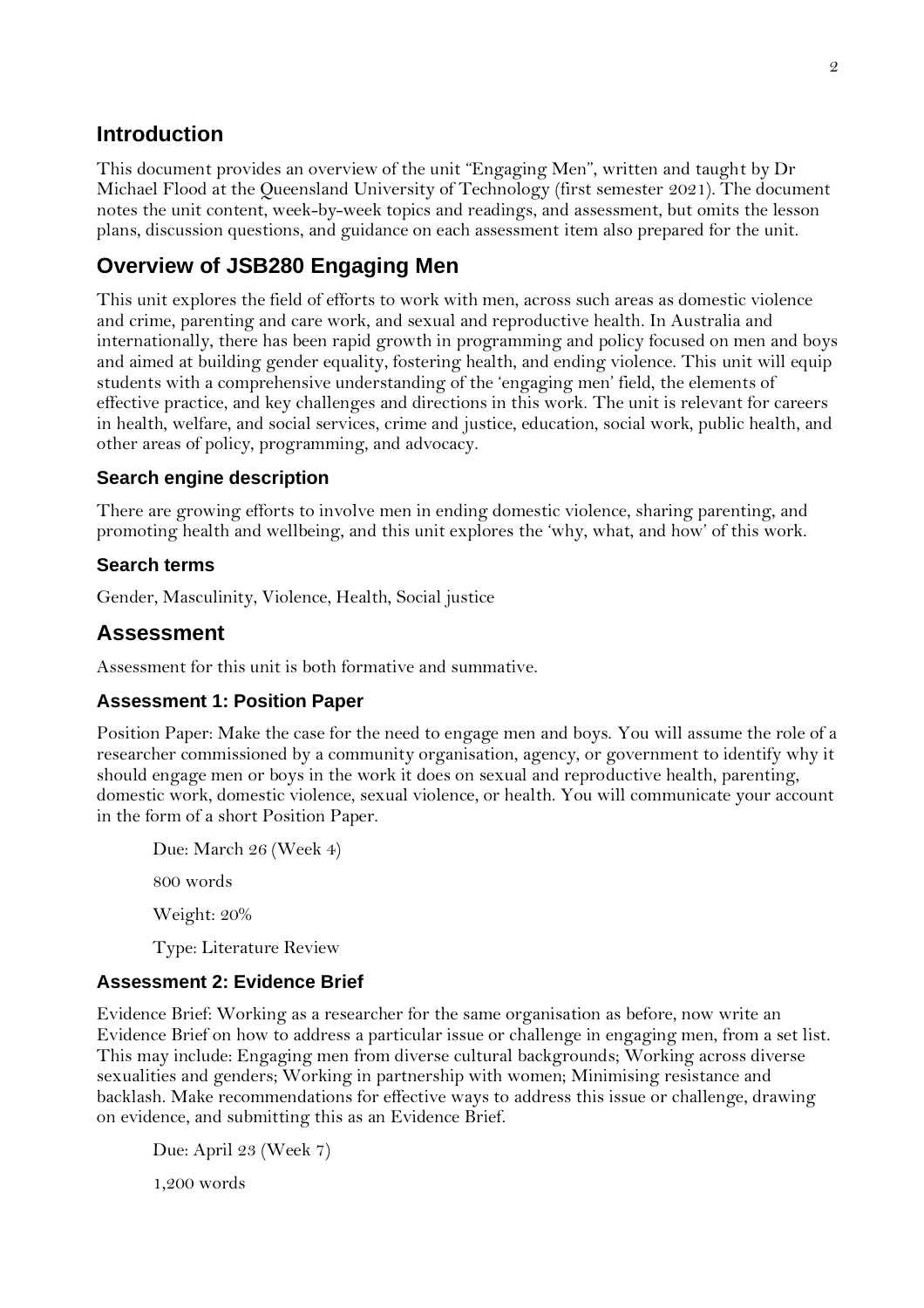Weight: 30%

Type: Literature Review

## <span id="page-2-0"></span>**Assessment 3: Campaign Proposal**

Campaign Proposal: Develop a proposal for a campaign aimed at increasing male engagement in a particular domain of health promotion or prevention. The campaign may focus on a particular strategies or include a range of strategies (such as education, outreach, training and professional development, media, community development, mobilisation, policy reform, and so on). Your proposal may include campaign materials (social media, print, audio, or video) or proposals for them.

Due: June 4 (Week 13) 2,000 words or equivalent Weight: 50% Type: Proposal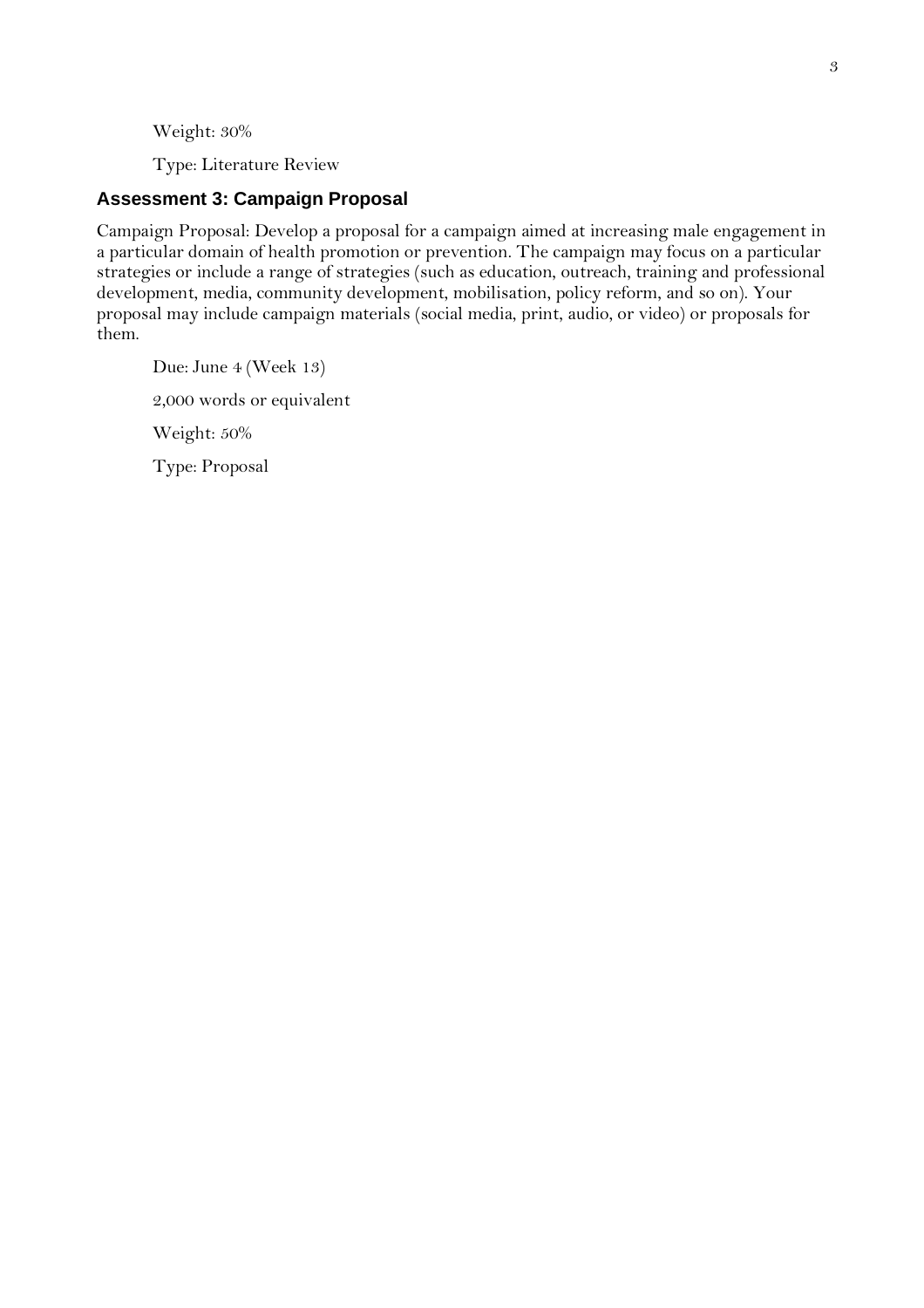## <span id="page-3-0"></span>**Week-by-week topics and readings**

The unit is organised into three modules:

- 1) Men, masculinities, and gender
- 2) Working with men
- 3) Issues and challenges in engaging men

Each week's topic and readings is detailed below.

## <span id="page-3-1"></span>**Module 1: Men, masculinities, and gender (Weeks 1-3)**

How are men's lives shaped by gender norms and gender relations? This module introduces gender, men and masculinities, and explores how masculinities are linked to areas including health, parenting, and violence.

## <span id="page-3-2"></span>**Week 1: Introduction to gender**

#### Required readings

Coffey, Julia, and Akane Kanai. (2019). Gender and Sexualities. Chapter 12 in John Germov and Marilyn Poole, (eds.) *Public Sociology: An introduction to Australian society* (pp. 265-282). 4th edition Sydney: Allen & Unwin.

Flood, Michael, Dean Peacock, Orly Stern, Gary Barker, and Alan Greig. (2010). [Gender: a brief](https://xyonline.net/content/gender-one-page-introduction)  [overview.](https://xyonline.net/content/gender-one-page-introduction) In *World Health Organization Men and Gender Policy Brief: Policy approaches to involving men and boys in achieving gender equality and health equity*. Sonke Gender Justice Network, Johannesburg.

Willis, Olivia. (2019). ['Traditional masculinity' and mental health: Experts call for gendered](https://www.abc.net.au/news/health/2019-02-05/mens-mental-health-masculinity-gendered-psychology-guidelines/10768294)  [approach to treatment.](https://www.abc.net.au/news/health/2019-02-05/mens-mental-health-masculinity-gendered-psychology-guidelines/10768294) ABC News, Feb. 5.

Ruiz, Rebecca. (2019). [The masculinity revolution is a quiet one. Don](https://mashable.com/article/gillette-ad-masculinity/#EGSsQWEX.Pqy)'t trust its loudest critics. *Mashable Australia*, Jan. 26.

Jacobson, Roni. (2019). [Psychologists Seek a Broader, Healthier Definition of 'Masculinity'](https://undark.org/2019/02/13/apa-guidelines-masculinity-psychology/). *Undark*, Feb. 13.

#### Other useful reading

Bibliography: [Introductions to and overviews of gender,](https://xyonline.net/books/bibliography/4-introductory-and-general-writing-gender/introductions-and-overviews) including both chapter-length and booklength introductions.

## <span id="page-3-3"></span>**Week 2: Men, masculinities, and gender**

## Required readings

Kimmel, Michael. (2004). Masculinities. In Michael Kimmel and Amy Aronson (Eds.). *Men & Masculinities: A social, cultural, and historical encyclopedia*, Vol. II (pp. 503-507). Santa Barbara, CA: ABC Clio.

Connell, R.W. (2003). Australian masculinities. In Stephen Tomsen and Mike Donaldson, (eds.). (2003). *Male Trouble: Looking at Australian Masculinities* (pp. 9-21). Sydney, Pluto Press.

## Other useful reading

Bibliography: [The best reading on men & masculinities](https://xyonline.net/books/bibliography/bibliography-0)

Bibliography: [Short introductions to scholarship on men and masculinities and the terms](https://xyonline.net/books/bibliography/2-best-reading-men-masculinities/short-introductions-scholarship-men-and-masculinities-and-terms-masculinity-and-masculinities)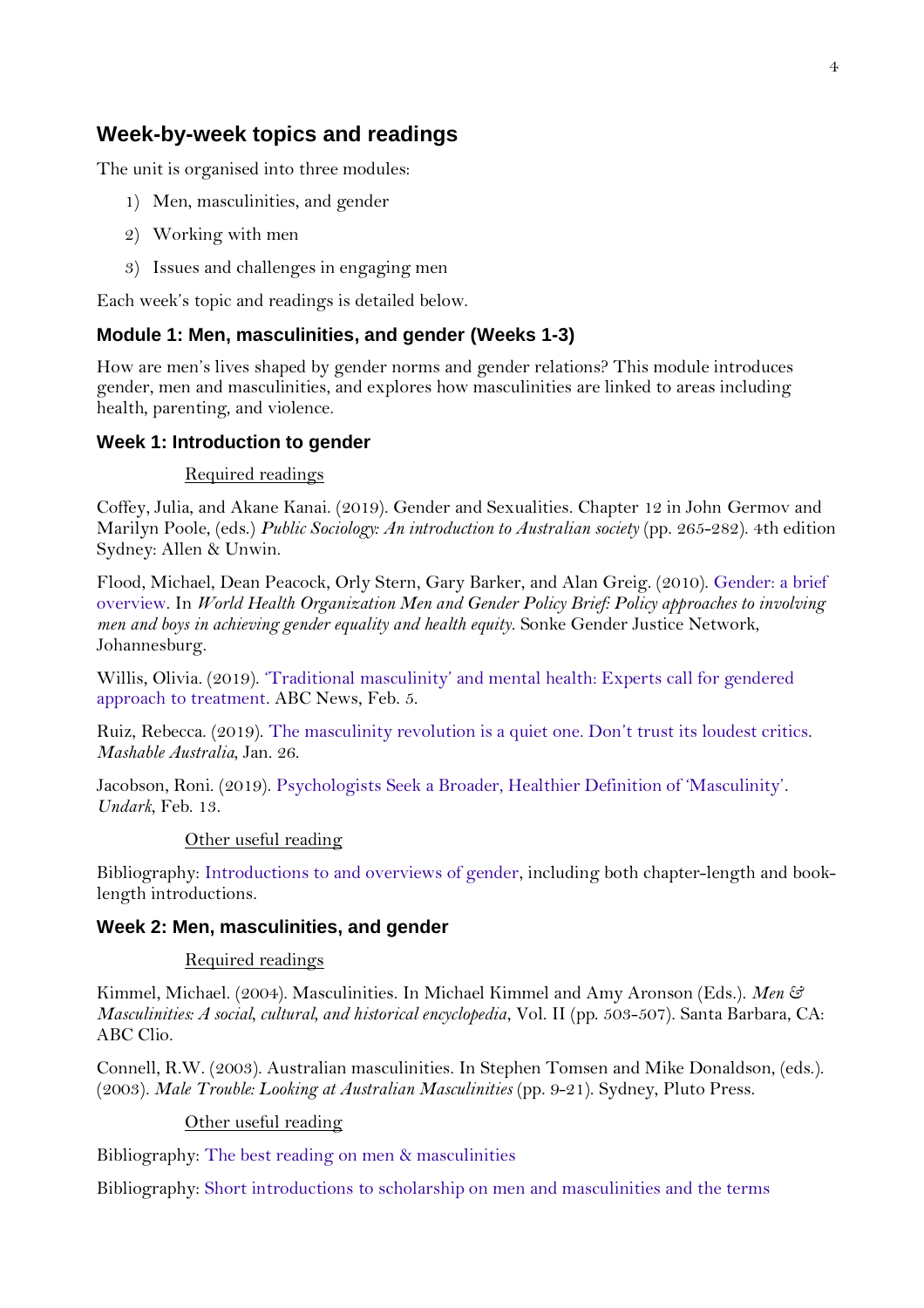## 'masculinity' and '[masculinities](https://xyonline.net/books/bibliography/2-best-reading-men-masculinities/short-introductions-scholarship-men-and-masculinities-and-terms-masculinity-and-masculinities)'

## <span id="page-4-0"></span>**Week 3: The social organisation of men's lives and relations**

#### Required readings

Flood, M. (2018). [Men and the Man Box](https://xyonline.net/sites/xyonline.net/files/2019-06/Flood%2C%20Men%20and%20the%20Man%20Box%20-%20report%20excerpt_0.pdf) – A commentary. In The Men's Project & Flood, M, *The Man Box: A Study on Being a Young Man in Australia*. (pp. 46-53). Melbourne: Jesuit Social Services.

Tyler, Matt. (2020). [Does COVID-19 force us to re-](https://probonoaustralia.com.au/news/2020/08/does-covid-19-force-us-to-re-think-the-man-box-rules/)think the 'Man Box' rules? Probono Australia, August 24.

## Other useful reading

Whitehead, Stephen M., and Frank J. Barrett. (2001). The Sociology of Masculinity. In Stephen M. Whitehead and Frank J. Barrett, (Eds). *The Masculinities Reader* (pp. 1-26). Cambridge: Polity Press.

Bibliography: [The best reading on men & masculinities](https://xyonline.net/books/bibliography/bibliography-0)

Bibliography: [Short introductions to scholarship on men and masculinities and the terms](https://xyonline.net/books/bibliography/2-best-reading-men-masculinities/short-introductions-scholarship-men-and-masculinities-and-terms-masculinity-and-masculinities)  'masculinity' and '[masculinities](https://xyonline.net/books/bibliography/2-best-reading-men-masculinities/short-introductions-scholarship-men-and-masculinities-and-terms-masculinity-and-masculinities)'

## <span id="page-4-1"></span>**Module 2: Working with men (Weeks 4-9)**

This module explores the rationale for working with men and boys and the politics of this work. The module then examines contemporary efforts to engage men, both in Australia and internationally, focusing on areas including violence, families and parenting.

#### <span id="page-4-2"></span>**Week 4: Why work with men?**

**Note:** Assessment 1, the Position Paper, is due this week.

#### Required readings

Flood, Michael. (2007). [Involving Men in Gender Practice and Policy.](https://xyonline.net/sites/xyonline.net/files/Flood%2C%20Involving%20Men%20in%20Gender%20Policy%20and%20Practice%2007.pdf) *Critical Half*, 5(1), pp. 8-13.

Featherstone, Brid, Mark Rivett, and Jonathan Scourfield. (2007). The Politics of Masculinity. Chapter 3, pp. 22-38, in *Working with Men in Health and Social Care*. Sage.

## Other useful reading

ICRW. (2018). *[Gender Equity and Male Engagement: It Only Works When Everyone Plays](https://reliefweb.int/report/world/gender-equity-male-engagement)*. Washington DC: International Center for Research on Women (pp. 9-16).

MenEngage. (2014). *[Men, Masculinities, and Changing Power: A Discussion Paper on Engaging Men](https://www.unfpa.org/resources/men-masculinities-and-changing-power)  [in Gender Equality from Beijing 1995 to 2015](https://www.unfpa.org/resources/men-masculinities-and-changing-power)*. New York: UNFPA.

Pease, Bob. (2016). Engaging men in feminist social work: Theory, politics and practice. In S. Wendt & N. Moulding (eds.), *Contemporary feminisms in social work practice*. New York: Routledge.

Bibliography: [Working with men](https://xyonline.net/books/bibliography/14-working-men)

## <span id="page-4-3"></span>**Week 5: Principles and practices for male engagement**

This week focuses on the practice of developing initiatives and campaigns aimed at men and boys and the principles that should guide this work. This will be valuable preparation for the next two assessment items.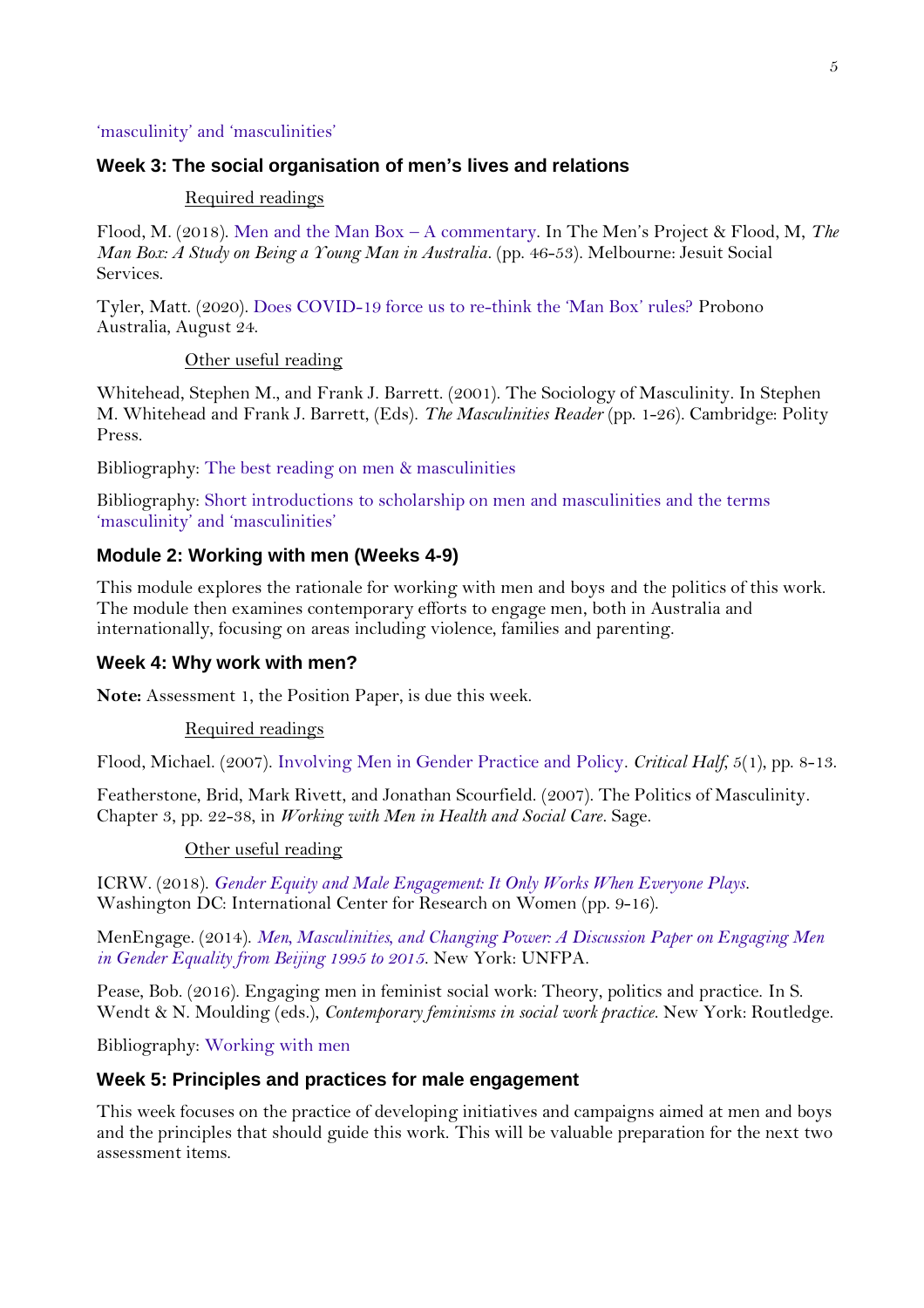## Required readings

Pulerwitz, J., Gottert, A., Betron, M., & Shattuck, D. on behalf of the Male Engagement Task Force, USAID Interagency Gender Working Group (IGWG). (2019). Do'[s and don](https://www.igwg.org/wp-content/uploads/2020/01/Male-Engagement_DosDonts_Final.pdf)'ts for [engaging men & boys.](https://www.igwg.org/wp-content/uploads/2020/01/Male-Engagement_DosDonts_Final.pdf) IGWG.

Wells, L., Flood, M., Boutilier, S., Goulet, S., & Dozois, E. (2020). *[Supporting Best Practices:](https://preventdomesticviolence.ca/supporting-best-practices-guidelines-for-funding-programs-that-engage-and-mobilize-men-boys-in-violence-prevention/)  [Guidelines For Funding Programs that Engage and Mobilize Men and Boys in Violence Prevention](https://preventdomesticviolence.ca/supporting-best-practices-guidelines-for-funding-programs-that-engage-and-mobilize-men-boys-in-violence-prevention/)*. Alberta, Canada: Shift: The Project to End Domestic Violence and Alberta Council of Women's Shelters.

## Other useful reading

ICRW. (2018). *[Gender Equity and Male Engagement: It Only Works When Everyone Plays](https://reliefweb.int/report/world/gender-equity-male-engagement)*. Washington DC: International Center for Research on Women ("Emerging best practices" etc., pp. 88-97).

Bibliography: [Working with men](https://xyonline.net/books/bibliography/14-working-men)

Bibliography: [Working with boys and young men](https://xyonline.net/books/bibliography/13-working-boys-and-young-men)

## <span id="page-5-0"></span>**Week 6: Men, masculinities, and crime**

What do crime and deviance have to do with men and masculinities?

## Required readings

Messerschmidt, J., and S. Tomsen. (2018). Masculinities and crime. In *Routledge handbook of critical criminology*, Eds. W.S. DeKeseredy and M. Dragiewicz (pp. 83-95). Routledge.

## Other useful reading

Bibliography: [Men, prisons, criminology, the law](https://xyonline.net/books/bibliography/bibliography-32)

## <span id="page-5-1"></span>**Week 7: Forms of work with men and boys**

**Note:** Assessment 2, the Evidence Brief, is due this week.

#### Required readings

Featherstone, Brid, Mark Rivett, and Jonathan Scourfield. (2007). Practice Models 2: Working With Men in Groups, Families and Communities. Chapter 5, pp. 57-75, in *Working with Men in Health and Social Care*. Sage.

ICRW. (2018). *[Gender Equity and Male Engagement: It Only Works When Everyone Plays](https://reliefweb.int/report/world/gender-equity-male-engagement)*. Washington DC: International Center for Research on Women ("The state of male engagement programming", pp. 17-26).

## Other useful reading

Featherstone, Brid, Mark Rivett, and Jonathan Scourfield. (2007). *Working with Men in Health and Social Care*. Sage.

Bibliography: [Working with men](https://xyonline.net/books/bibliography/14-working-men)

<span id="page-5-2"></span>Bibliography: [Working with boys](https://xyonline.net/books/bibliography/13-working-boys-and-young-men) and young men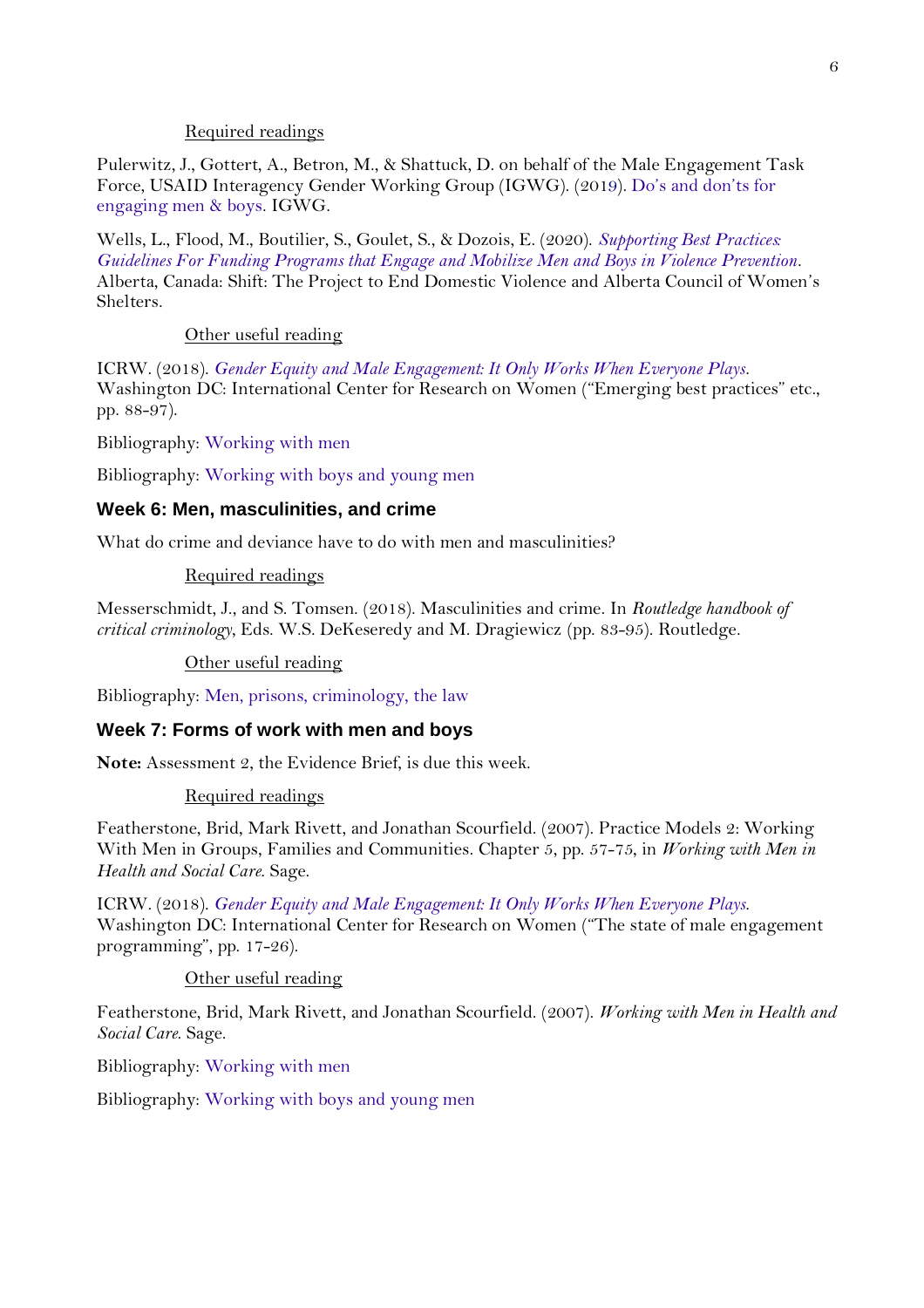## **Week 8: Work with fathers**

#### Required readings

Bronte-Tinkew, J., Burkhauser, M., & Metz, A. J. (2012). Elements of Promising Practices in Fatherhood Programs: Evidence-Based Research Findings on Interventions for Fathers. *Fathering: A Journal of Theory, Research, and Practice about Men as Fathers, 10*(1): 6-30.

Other useful reading

Pfitzner, N., Humphreys, C., & Hegarty, K. (2017). Research Review: Engaging men: a multi‐level model to support father engagement. *Child & Family Social Work, 22*(1), 537-547.

Scourfield, J. (2015). Fathers and Fathering: Social Work Perspectives. In Wright, James D. (ed.). *International encyclopedia of the social & behavioral sciences*. 2nd edition.

Fletcher, R., May, C., St George, J., Stoker, L., and Oshan, M. (2014). *Engaging fathers: Evidence review*. Canberra: Australian Research Alliance for Children and Youth (ARACY).

Bibliography: [Working with fathers](https://xyonline.net/books/bibliography/14-working-men/e-working-fathers-new)

## <span id="page-6-0"></span>**Week 9: Work with perpetrators**

## Required readings

ECAV. (2017). *[Interrupting Male Violence with Men who use Domestic and Family Violence](http://www.ecav.health.nsw.gov.au/knowledge-hub/positionpaper/)*. Sydney: Education Centre Against Violence (Lizette Twisleton, Diane Coleman, and Lyla Coorey).

Topsfield, J. (2021). Do behaviour change programs stop men being violent? *The Age*, March 27. [https://www.theage.com.au/national/victoria/do-behaviour-change-programs-stop-men-being](https://www.theage.com.au/national/victoria/do-behaviour-change-programs-stop-men-being-violent-20210326-p57e9p.html)[violent-20210326-p57e9p.html](https://www.theage.com.au/national/victoria/do-behaviour-change-programs-stop-men-being-violent-20210326-p57e9p.html)

## Other useful reading

News clippings:

Stewart, R., and B. Wright. (2020). More funding promised to men's behaviour change programs, but we're still not sure they work. *The Conversation*, Feb 24 2020. URL: [https://theconversation.com/more-funding-promised-to-mens-behaviour-change-programs-but](https://theconversation.com/more-funding-promised-to-mens-behaviour-change-programs-but-were-still-not-sure-they-work-132254)[were-still-not-sure-they-work-132254](https://theconversation.com/more-funding-promised-to-mens-behaviour-change-programs-but-were-still-not-sure-they-work-132254)

Hegarty, K., M.A. Hameed, and S. Tassone. (2019). How can we make families safer? Get men to change their violent behaviour. *The Conversation*, Mar 15 2019. URL: [https://theconversation.com/how-can-we-make-families-safer-get-men-to-change-their-violent](https://theconversation.com/how-can-we-make-families-safer-get-men-to-change-their-violent-behaviour-113451)[behaviour-113451](https://theconversation.com/how-can-we-make-families-safer-get-men-to-change-their-violent-behaviour-113451)

Gleeson, H. (2018). The only way violent men can change is if they want to. *ABC News*, Nov. 25. URL: [https://www.abc.net.au/news/2018-11-24/for-violent-men-behaviour-change-programs](https://www.abc.net.au/news/2018-11-24/for-violent-men-behaviour-change-programs-can-be-life-changing/10509934?nw=0)[can-be-life-changing/10509934?nw=0](https://www.abc.net.au/news/2018-11-24/for-violent-men-behaviour-change-programs-can-be-life-changing/10509934?nw=0)

## Reports:

Australia's National Research Organisation for Women's Safety. (2019). *Men'[s behaviour change](https://www.anrows.org.au/publication/mens-behaviour-change-programs-measuring-outcomes-and-improving-program-quality-key-findings-and-future-directions-2/)  [programs: Measuring outcomes and improving program quality: Key findings and future directions](https://www.anrows.org.au/publication/mens-behaviour-change-programs-measuring-outcomes-and-improving-program-quality-key-findings-and-future-directions-2/)*. Sydney, NSW: ANROWS.

Centre for Innovative Justice. (2015). *[Opportunities for early intervention: Bringing perpetrators of](https://cij.org.au/research-projects/opportunities-for-early-intervention-bringing-perpetrators-of-family-violence-into-view/)  [family violence into view](https://cij.org.au/research-projects/opportunities-for-early-intervention-bringing-perpetrators-of-family-violence-into-view/)*. Melbourne: RMIT.

Day, A., Vlais, R., Chung, D., & Green, D. J. (2019). *Evaluation readiness, program quality and*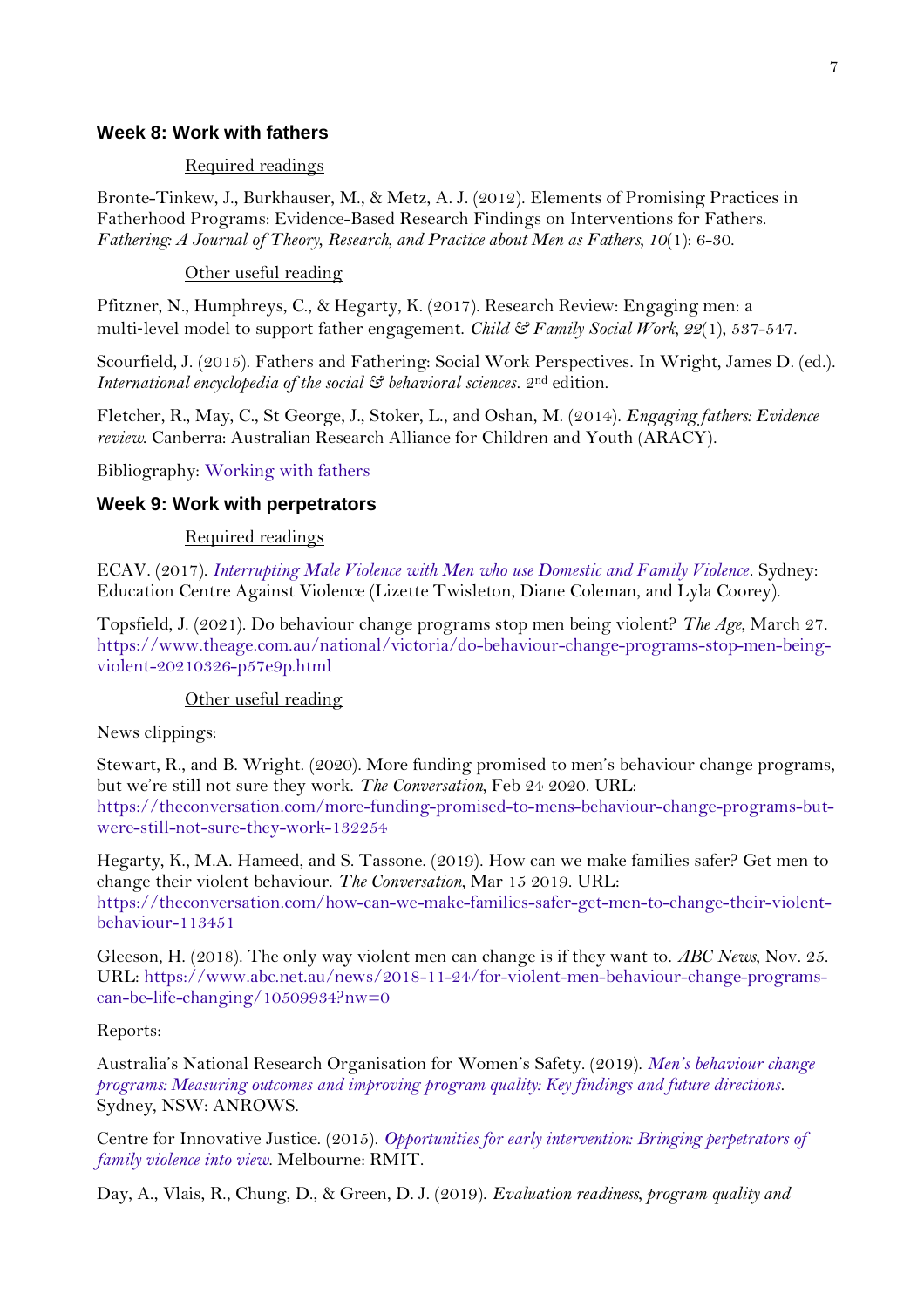*outcomes in men's behaviour change programs*. Sydney, NSW: ANROWS.

Mackay, E., Gibson, A., Lam, H., & Beecham, D. (2015). [Perpetrator interventions in Australia:](https://www.anrows.org.au/publication/perpetrator-interventions-in-australia-key-findings-and-future-directions/)  [Key findings and future directions.](https://www.anrows.org.au/publication/perpetrator-interventions-in-australia-key-findings-and-future-directions/) *ANROWS Compass*, PP01/2015.

Bibliography: [Working with perpetrators or offenders](https://xyonline.net/books/bibliography/14-working-men/h-working-perpetrators-or-offenders)

## <span id="page-7-0"></span>**Module 3: Issues and challenges in engaging men (Weeks 10-13)**

This module explores key issues including engaging men in positive change, working across diversity, and dealing with resistance.

## <span id="page-7-1"></span>**Week 10: Reaching and inspiring men**

## Required readings

Flood, Michael. (2019). Reaching and Engaging Men. Pp. 144-173 in *[Engaging Men and Boys in](https://xyonline.net/content/new-book-engaging-men-and-boys-violence-prevention)  [Violence Prevention](https://xyonline.net/content/new-book-engaging-men-and-boys-violence-prevention)*. Palgrave Macmillan.

## Other useful reading

Greig, Alan (2018). *[Strengthening Prevention Work with Men and Boys in Community Settings](https://prevention-collaborative.org/resource/strengthening-prevention-work-with-men-and-boys-in-community-settings/)*. Practice Brief, The Prevention Collaborative.

Institute of Development Studies (IDS), Promundo-US, and Sonke Gender Justice. (2015). *[Lessons](https://promundoglobal.org/resources/emerge-practice-brief-lessons-in-good-practice-from-work-with-men-and-boys-for-gender-equality/)  [in good practice from work with men and boys for gender equality](https://promundoglobal.org/resources/emerge-practice-brief-lessons-in-good-practice-from-work-with-men-and-boys-for-gender-equality/)*. Practice Brief, EMERGE (Engendering Men – Evidence on Routes to Gender Equality), November.Bibliography: [Working with men](https://xyonline.net/books/bibliography/14-working-men)

## <span id="page-7-2"></span>**Week 11: Working across difference and diversity**

## Required readings

Flood, Michael. (2018). Working with Diverse Populations. Chapter 11 in *[Engaging Men and Boys](https://xyonline.net/content/new-book-engaging-men-and-boys-violence-prevention)  [in Violence Prevention](https://xyonline.net/content/new-book-engaging-men-and-boys-violence-prevention)*. Palgrave Macmillan.

## Other useful reading

Bibliography: [Masculinity, race and ethnicity](https://xyonline.net/books/bibliography/15-race-ethnicity-countries-and-cultures/masculinities-and-race-ethnicity/i-introductions-and-overviews) – introductions

Bibliography: [Masculinity, race and ethnicity](https://xyonline.net/books/bibliography/bibliography-13) – further works

Bibliography: [Working with indigenous men](https://xyonline.net/books/bibliography/14-working-men/k-working-indigenous-men-new)

## <span id="page-7-3"></span>**Week 12: Resistance and backlash**

## Required readings

Pease, B. (2020). The rise of angry white men: Resisting populist masculinity and the backlash against gender equality. In *The Challenge of Right-wing Nationalist Populism for Social Work* (Chapter 5, pp. 55-68). Routledge.

## Other useful reading

Bibliography: [Critiques of](https://xyonline.net/books/bibliography/32-mens-rights-anti-feminist-backlash-and-critiques-feminism/b-critiques-mens-rights-etc) 'men's rights' and backlash

Flood, Michael. (2004). [Backlash: Angry men](https://xyonline.net/sites/xyonline.net/files/Flood%2C%20Backlash%20-%20Angry%20men_1.pdf)'s movements. In S. E. Rossi. (ed.), *The battle and backlash rage on: Why feminism cannot be obsolete* (pp. 261-278). Philadelphia, PA: Xlibris Press

Flood, Michael. (2018). Dealing with Resistance. Chapter 10 in *[Engaging Men and Boys in Violence](https://xyonline.net/content/new-book-engaging-men-and-boys-violence-prevention)  [Prevention](https://xyonline.net/content/new-book-engaging-men-and-boys-violence-prevention)*. Palgrave Macmillan.